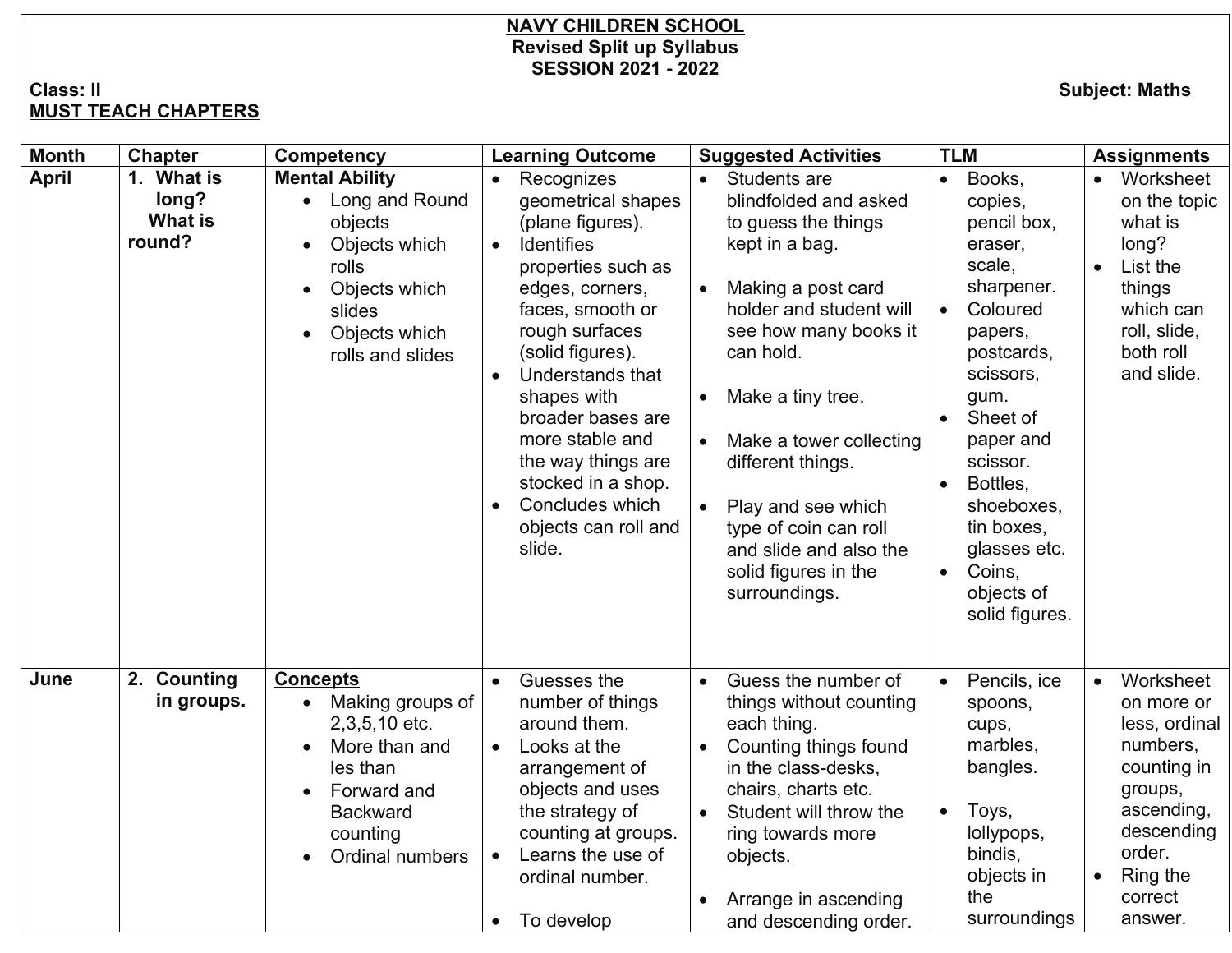|              |                                  |                                                                                                                                                                                                                                                                                    | understanding of<br>place value and<br>strategies for<br>addition and<br>subtraction.                                                                                                                                                               | Teacher will ask the<br>students to<br>draw a figure by joining the $\bullet$<br>dots in<br>ascending order starting<br>from a<br>given number                                                                                                                                                                                                                                                                                               | Pictures and<br>abacus.<br>Following<br>link may be<br>used by<br>teacher for<br>value<br>addition<br>https://<br>youtu.be/<br>Q4H7dQsP<br><b>OFE</b>                                                                                                                                                                                             | Eg. Number<br>of teeth in<br>your mouth<br>(less than<br>40/more<br>than $40$ ).                                                                                                                                                                                 |
|--------------|----------------------------------|------------------------------------------------------------------------------------------------------------------------------------------------------------------------------------------------------------------------------------------------------------------------------------|-----------------------------------------------------------------------------------------------------------------------------------------------------------------------------------------------------------------------------------------------------|----------------------------------------------------------------------------------------------------------------------------------------------------------------------------------------------------------------------------------------------------------------------------------------------------------------------------------------------------------------------------------------------------------------------------------------------|---------------------------------------------------------------------------------------------------------------------------------------------------------------------------------------------------------------------------------------------------------------------------------------------------------------------------------------------------|------------------------------------------------------------------------------------------------------------------------------------------------------------------------------------------------------------------------------------------------------------------|
| <b>Month</b> | <b>Chapter</b>                   | <b>Competency</b>                                                                                                                                                                                                                                                                  | <b>Learning Outcome</b>                                                                                                                                                                                                                             | <b>Suggested Activities</b>                                                                                                                                                                                                                                                                                                                                                                                                                  | <b>TLM</b>                                                                                                                                                                                                                                                                                                                                        | <b>Assignments</b>                                                                                                                                                                                                                                               |
| July         | 3. How much<br>can you<br>carry? | <b>Mental Ability</b><br>Lighter and<br>$\bullet$<br>heavier<br>Weight of<br>different item in<br>the kitchen. E. g.<br>Rice,<br>dal, sugar, ghee<br>etc.<br>Weight that can<br>be carried by<br>each family<br>member.<br>Weights that can<br>$\bullet$<br>carried by<br>animals. | Compares weights<br>of different things<br>as per their weight.<br>Identifies and feels<br>$\bullet$<br>the things heavier<br>or lighter.<br>Guesses the<br>weight of different<br>things without<br>weighing by<br>holding them in<br>their hands. | Compares the weight<br>of different things by<br>holding them in their<br>hands.<br>Riding a see-saw to<br>have a feel of weight.<br>(heavier/lighter).<br>What happens when<br>your sweater falls in<br>bucket of water? Which<br>is heavier your dry shirt<br>or wet shirt.<br>Blow the balloons and<br>see the weight and fill<br>with water and see the<br>weight.<br>Match the picture of the<br>animal with the things it<br>can carry | Football,<br>$\bullet$<br>marbles,<br>bottles,<br>eggs, books,<br>fruits,<br>vegetables,<br>shoes etc.<br>make a chart<br>by listing<br>heavier and<br>lighter<br>objects<br>Sweater,<br>$\bullet$<br>shirt, bucket.<br>Bucket,<br>balloons,<br>cups etc.<br>Following<br>$\bullet$<br>link may be<br>used by<br>teacher for<br>value<br>addition | Worksheet<br>on heavier/<br>lighter<br>objects.<br>Circle the<br>heavier<br>objects and<br>colour the<br>lighter<br>objects.<br>Match the<br>pictures of<br>the animal<br>with the<br>things it can<br>carry. Eg.<br>An ant can<br>carry a<br>grain of<br>sugar. |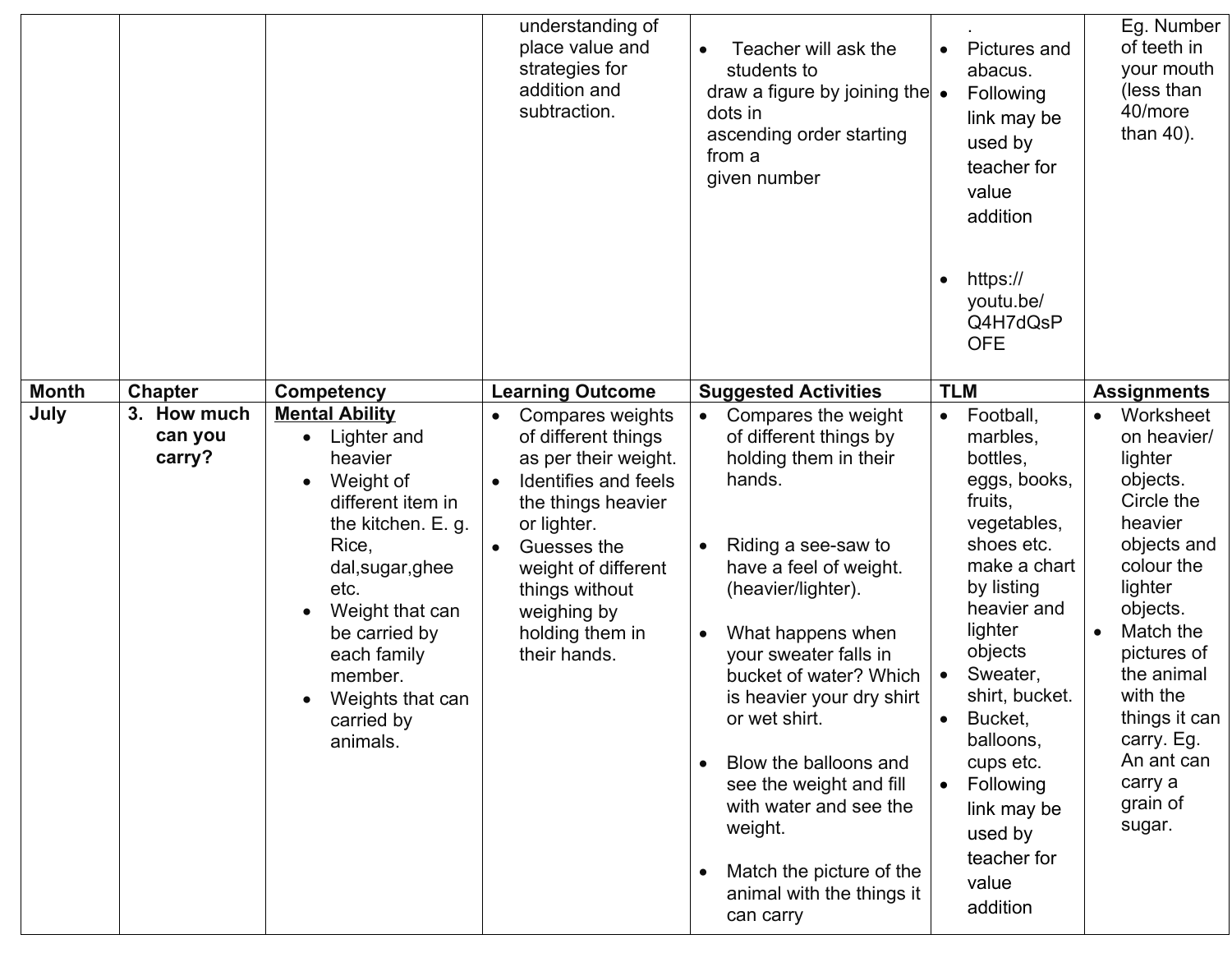|               |                         |                                                                                                                 |                                                                                                                                                                                                                                                                                                              |                                                                                                                                                                                                                                                                                                                                                                                                                                                                     | https://<br>$\bullet$<br>youtu.be/<br>Fb7_iJyBP_<br>g                                                                                                                                                                                                                                                                                                                                                                                            |                                                                                    |
|---------------|-------------------------|-----------------------------------------------------------------------------------------------------------------|--------------------------------------------------------------------------------------------------------------------------------------------------------------------------------------------------------------------------------------------------------------------------------------------------------------|---------------------------------------------------------------------------------------------------------------------------------------------------------------------------------------------------------------------------------------------------------------------------------------------------------------------------------------------------------------------------------------------------------------------------------------------------------------------|--------------------------------------------------------------------------------------------------------------------------------------------------------------------------------------------------------------------------------------------------------------------------------------------------------------------------------------------------------------------------------------------------------------------------------------------------|------------------------------------------------------------------------------------|
| <b>August</b> | 4. Counting<br>in tens. | <b>Concepts</b><br>Tens and ones<br>$\bullet$<br>Making groups of<br>10<br><b>Expanding 2-</b><br>digit numeral | Recall the number<br>$\bullet$<br>concept.<br>Recognizes and<br>$\bullet$<br>speaks numerals of<br>2-digit numbers.<br><b>Classifies</b><br>$\bullet$<br>collections (size<br>10) and count the<br>number of objects.<br>Explains the places<br>$\bullet$<br>values, ones and<br>tens in 2-digit<br>numbers. | Try to make different<br>$\bullet$<br>arrangements using<br>groups of 10 objects<br>which are usually easy<br>to count.<br>Make groups of 10<br>$\bullet$<br>students and count<br>them.<br>Link the concrete<br>$\bullet$<br>objects to write<br>symbols and oral<br>names of numbers.<br><b>Collection of straws</b><br>$\bullet$<br>and putting them in<br>bundles. (groups of<br>tens)<br>Make garland out of 10<br>$\bullet$<br>flowers, beads, shells<br>etc. | Stones,<br>$\bullet$<br>match sticks.<br>pencils, ice<br>spoons,<br>beads,<br>marbles,<br>bindi<br>arranged in<br>different<br>patterns.<br><b>Numbers</b><br>$\bullet$<br>cards of<br>tokens.<br>Straws,<br>$\bullet$<br>rubber<br>bands.<br>Thread,<br>$\bullet$<br>flowers,<br>beads.<br>Following<br>$\bullet$<br>link may be<br>used by<br>teacher for<br>value<br>addition<br>https://<br>$\bullet$<br>youtu.be/<br><b>TUAESPWn</b><br>ZtY | Worksheet<br>$\bullet$<br>on grouping<br>tens,<br>expanding<br>2-digit<br>numeral. |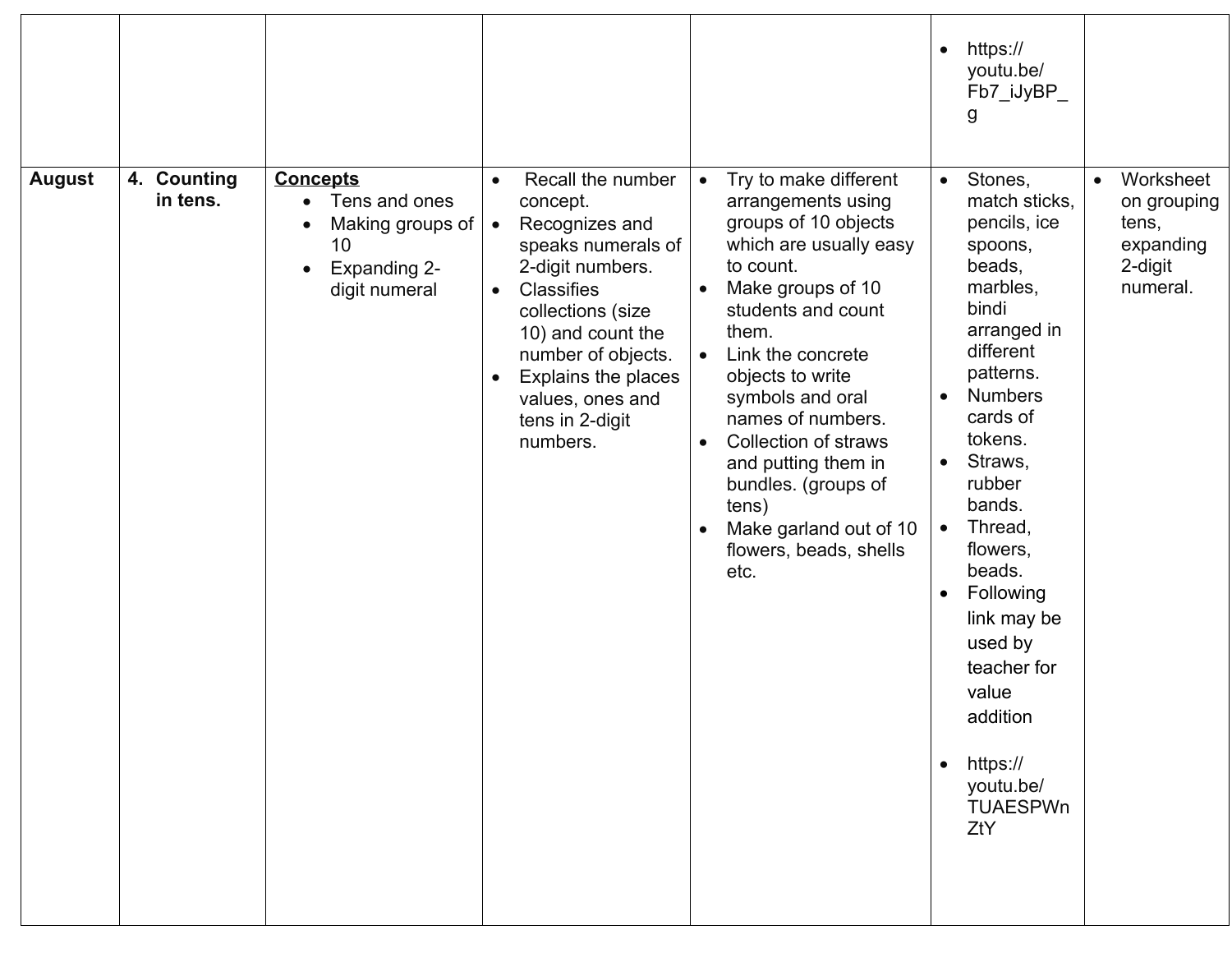| <b>Month</b>         | <b>Chapter</b>      | <b>Competency</b>                                                                                                                                                                                                         | <b>Learning Outcome</b>                                                                                                                                                                                                                                                                                                                                                                                                        | <b>Suggested Activities</b>                                                                                                                                                                                                                                                                                                                                                                                                          | <b>TLM</b>                                                                                                                                                                                                                                                                                  | <b>Assignments</b>                                                                                                                                                                                                                                               |
|----------------------|---------------------|---------------------------------------------------------------------------------------------------------------------------------------------------------------------------------------------------------------------------|--------------------------------------------------------------------------------------------------------------------------------------------------------------------------------------------------------------------------------------------------------------------------------------------------------------------------------------------------------------------------------------------------------------------------------|--------------------------------------------------------------------------------------------------------------------------------------------------------------------------------------------------------------------------------------------------------------------------------------------------------------------------------------------------------------------------------------------------------------------------------------|---------------------------------------------------------------------------------------------------------------------------------------------------------------------------------------------------------------------------------------------------------------------------------------------|------------------------------------------------------------------------------------------------------------------------------------------------------------------------------------------------------------------------------------------------------------------|
| <b>Septemb</b><br>er | 7. Jugs and<br>mugs | <b>Concepts</b><br>Capacities of<br>different<br>containers like<br>cups, jugs,<br>glasses etc.<br>Story of thirty<br>crow-rise in<br>the level of<br>water.<br>Water is<br>useful                                        | Measures and<br>$\bullet$<br>expresses the<br>capacity of a<br>container using<br>improvised units such<br>as cups, glasses,<br>jars, bowls etc.<br><b>Estimates the</b><br>$\bullet$<br>capacity of a<br>container and verifies<br>the same by actual<br>measuring.<br>Compares capacities<br>of different containers<br>by finding out how<br>many smaller<br>containers filled up<br>are needed to fill the<br>bigger ones. | Make a lemon drink<br>$\bullet$<br>and distribute among<br>children the focus<br>should be on volume.<br>Fill the water bottle with<br>$\bullet$<br>a cup and find how<br>many cups fill their<br>water bottle.<br>Fill balloons with water.<br>$\bullet$<br>Count and write the<br>$\bullet$<br>number of glasses,<br>mugs required to fill a<br>bucket.<br>Utility of water for eg.<br>$\bullet$<br>Bathing, brushing,<br>washing. | Lemon,<br>$\bullet$<br>sugar, salt<br>and five<br>glasses of<br>water, jug.<br><b>Different</b><br>$\bullet$<br>types of<br>glasses,<br>mugs,<br>bottles,<br>spoons,<br>cups, jugs,<br>buckets,<br>balloons etc.<br>Colour<br>$\bullet$<br>water.<br>Chart of the<br>story thirsty<br>crow. | Worksheet<br>$\bullet$<br>based on<br>more or<br>less.<br>Match the<br>following<br><b>Guess</b><br>which<br>vessel<br>holds the<br>least water<br>and most<br>water.<br>Draw and<br>circle<br>pictures of<br>jugs which<br>can hold<br>most and<br>least water. |
| <b>October</b>       | 8.Tens and<br>ones  | <b>Concepts</b><br>Tens and<br>ones<br>Denomination<br>of 10 and 1<br>(notes and<br>coins) in<br>money to<br>represent tens<br>and ones,<br>Expand 2-<br>digit numbers<br>Team of 10<br>and<br>individuals<br>(students). | Recognition of<br>number from 10 to 99<br>(2-digit number).<br>Concept of Zero.<br>$\bullet$<br>Drilling of 2digit<br>$\bullet$<br>numbers.<br>Place value of 2-digit<br>numbers.<br>Expresses the place<br>$\bullet$<br>of tens and ones with<br>the help of abacus.                                                                                                                                                          | By standing two<br>$\bullet$<br>students in front of<br>class teacher will show<br>them the place value<br>using number cards.<br>Showing fake notes of<br>$\bullet$<br>10,20 etc.<br>Teacher will arrange a<br>$\bullet$<br>game to teach tens and<br>ones (bangle game).<br>Make designs out of<br>$\bullet$<br>broken bangle pieces.<br>Make token cards and<br>$\bullet$<br>show different<br>numbers.                           | Token cards.<br>$\bullet$<br>Coins, fake<br>$\bullet$<br>notes,<br>objects like<br>bangles, ice<br>spoons.<br>Dot board.                                                                                                                                                                    | Worksheet<br>$\bullet$<br>on tens and<br>ones.<br>Clean<br>school day.<br>We have to<br>clean our<br>school<br>today we<br>make<br>teams.<br>Each team<br>has 10<br>students.<br>So how<br>many<br>teams of<br>tens and<br>students<br>left over are<br>ones.    |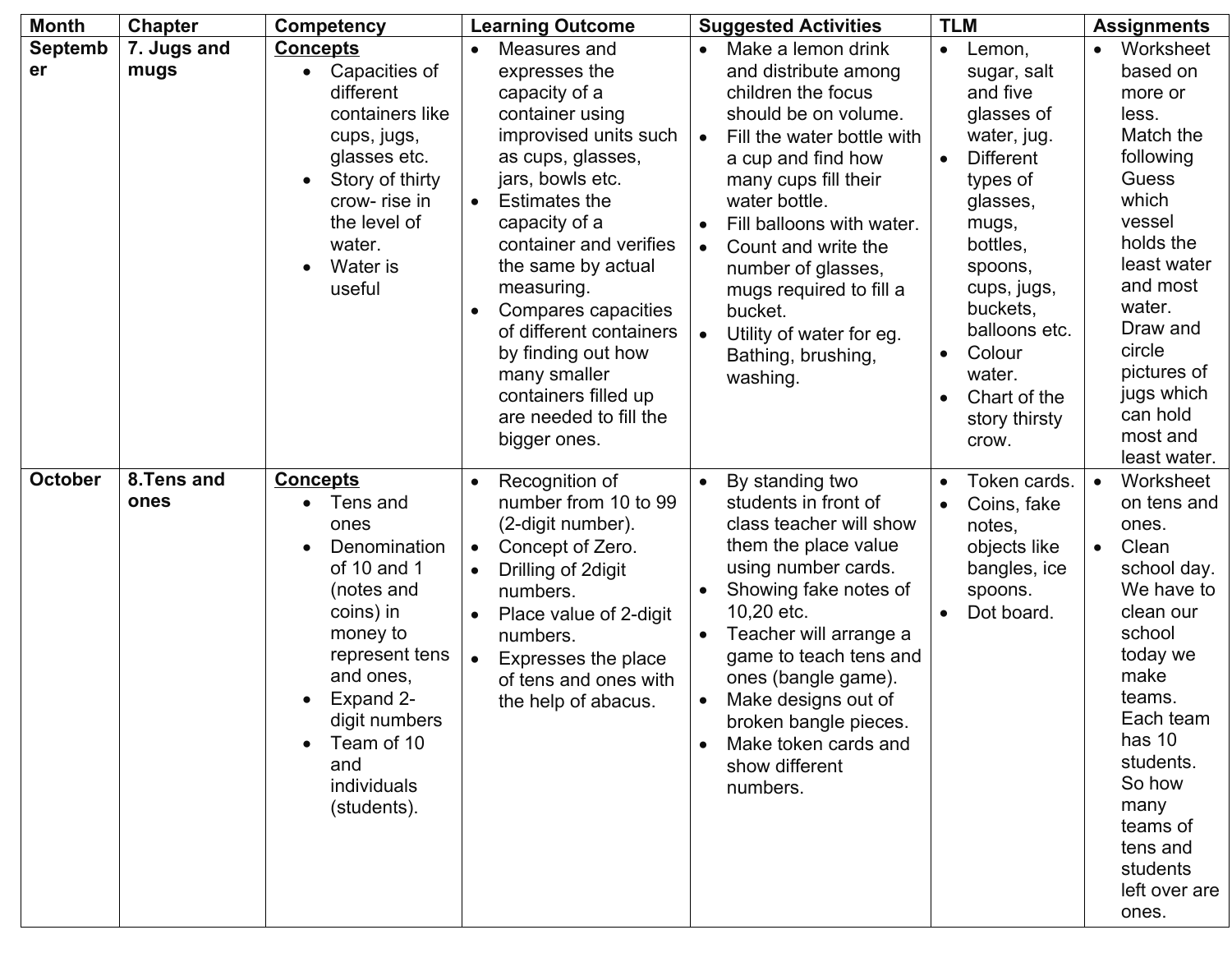| <b>Month</b>        | <b>Chapter</b>        | <b>Competency</b>                                                                                                                                                                                                                                                                                                                            | <b>Learning Outcome</b>                                                                                                                                                                                                                                                                                                                                                                                                                                                           | <b>Suggested Activities</b>                                                                                                                                                                                                                                                                                                                                                                                                                                                     | <b>TLM</b>                                                                                                                                                                                                                                       | <b>Assignments</b>                                                                                                 |
|---------------------|-----------------------|----------------------------------------------------------------------------------------------------------------------------------------------------------------------------------------------------------------------------------------------------------------------------------------------------------------------------------------------|-----------------------------------------------------------------------------------------------------------------------------------------------------------------------------------------------------------------------------------------------------------------------------------------------------------------------------------------------------------------------------------------------------------------------------------------------------------------------------------|---------------------------------------------------------------------------------------------------------------------------------------------------------------------------------------------------------------------------------------------------------------------------------------------------------------------------------------------------------------------------------------------------------------------------------------------------------------------------------|--------------------------------------------------------------------------------------------------------------------------------------------------------------------------------------------------------------------------------------------------|--------------------------------------------------------------------------------------------------------------------|
| <b>Novemb</b><br>er | 9. My funday          | <b>Concepts</b><br>Name of the<br>days in a<br>week in<br>sequential<br>order.<br>Timetable<br>$\bullet$<br>Name of the<br>months in<br>sequential<br>order and<br>number of<br>days in each<br>month<br>Seasons<br>Fruits,<br>Vegetable.<br><b>Flowers</b><br>available in<br>different<br>seasons.<br>Festivals of<br>India and<br>months. | Identifies the names<br>of days, months and<br>seasons in sequence.<br>Identifies fruits and<br>$\bullet$<br>vegetables available<br>in different seasons/<br>months.<br>Use class time table<br>$\bullet$<br>to tell the no. of<br>periods of different<br>subjects in a week.<br>Use calendar to tell<br>$\bullet$<br>the days and date.<br>Makes appropriate<br>$\bullet$<br>use of words today,<br>yesterday, tomorrow,<br>day after tomorrow<br>and day before<br>yesterday. | <b>Recitation of rhymes</b><br>$\bullet$<br>about seven days of<br>the week and the<br>names of the months.<br>Group activity using<br>$\bullet$<br>calendars.<br>Group activity using<br>$\bullet$<br>class time table.<br>Counting of months on<br>$\bullet$<br>knuckles.<br>Write months having<br>$\bullet$<br>30 days, 31 days and<br>less than 30 days.<br>Identify the month in<br>$\bullet$<br>which their favorite<br>flower bloom, fruits ripe<br>and festival falls. | Number<br>$\bullet$<br>cards.<br>Chart of<br>days and<br>months.<br>Calendar.<br>Time-table of<br>class 2.<br>Charts of<br>$\bullet$<br>fruits,<br>vegetables<br>and flowers.<br>Charts of<br>$\bullet$<br>festivals,<br>seasons with<br>months. | Worksheet<br>$\bullet$<br>on days of<br>the week,<br>months of<br>the year,<br>seasons<br>etc.                     |
| <b>Decemb</b><br>er | 10. Add our<br>points | <b>Concepts</b><br>Tens and<br>ones<br>Addends and<br>sums<br>Addition of<br>two, 2-digit<br>numbers.<br><b>Missing</b><br>$\bullet$<br>addends.<br>Shopping-<br>Add notes and<br>coins of<br>different<br>Denomination                                                                                                                      | Identifies addends<br>and sum in an<br>additional fact.<br>Identifies the<br>$\bullet$<br>properties of addition.<br>Add two or three<br>numbers with or<br>without regrouping.<br>Add using dice as in<br>Ludo game.                                                                                                                                                                                                                                                             | Oral drilling using<br>$\bullet$<br>correct mathematical<br>language.<br>Game of purchasing<br>$\bullet$<br>the given items with the<br>combinations of notes<br>and coins.<br>Throwing two dice and<br>the numbers to get<br>their points and fill in<br>the blanks.<br>Throw start<br>points on<br>dice                                                                                                                                                                       | <b>Different</b><br>$\bullet$<br>things eg.<br>Ice spoons,<br>pencils,<br>colours.<br>stones etc.<br><b>Flashcards</b><br>of numbers.<br>Fake notes<br>$\bullet$<br>and coins.<br>Through<br>transparency<br>sheets.                             | Worksheet<br>$\bullet$<br>on addition.<br>Add the<br>$\bullet$<br>numbers<br>using fake<br>notes of 10,<br>20, 50. |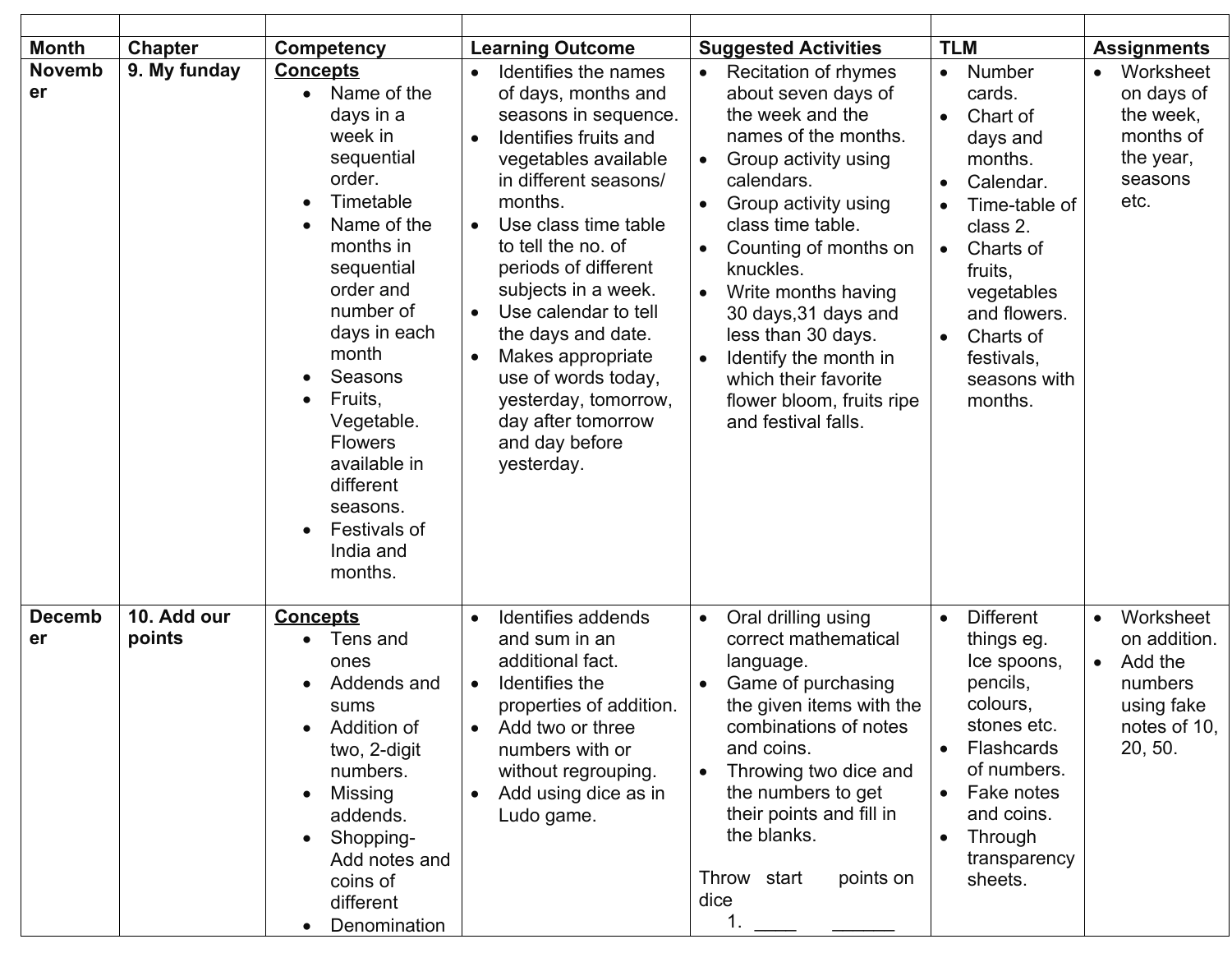| s like<br>10,20,50, and   | 2.<br>3.                                      |  |
|---------------------------|-----------------------------------------------|--|
| 1,2 and $5$               |                                               |  |
| respectively.             | This activity<br>$\bullet$                    |  |
| Add three 1-<br>$\bullet$ | provides learning                             |  |
| digit numbers.            | experiences for:                              |  |
|                           | Understanding of                              |  |
|                           | addition facts and                            |  |
|                           | comparison of                                 |  |
|                           |                                               |  |
|                           | numbers (greater<br>and less than).           |  |
|                           |                                               |  |
|                           | Type of Activity:<br>Whole class is           |  |
|                           |                                               |  |
|                           | divided in groups of<br>4 children.           |  |
|                           | <b>Mathematics</b>                            |  |
|                           |                                               |  |
|                           | Learning Kit-<br>User's Manual 59             |  |
|                           | <b>How to Proceed:</b>                        |  |
|                           |                                               |  |
|                           | Ask children to take<br>turns to roll the two |  |
|                           |                                               |  |
|                           | dice $(0 - 5$ and $5 -$                       |  |
|                           | 10). Children can                             |  |
|                           | use concrete                                  |  |
|                           | material or develop                           |  |
|                           | their own strategies                          |  |
|                           | to find the sum.<br>Children record the       |  |
|                           |                                               |  |
|                           | sum of numbers in                             |  |
|                           | their notebooks.                              |  |
|                           | Number on the first die,                      |  |
|                           | Number on the second<br>die Total.            |  |
|                           | Teacher can ask the                           |  |
|                           |                                               |  |
|                           | following questions:                          |  |
|                           | What is the maximum                           |  |
|                           | sum and minimum sum                           |  |
|                           | they get? What is the                         |  |
|                           | maximum sum possible                          |  |
|                           | using these dice? How                         |  |
|                           | do you reach to this                          |  |
|                           | conclusion? On what                           |  |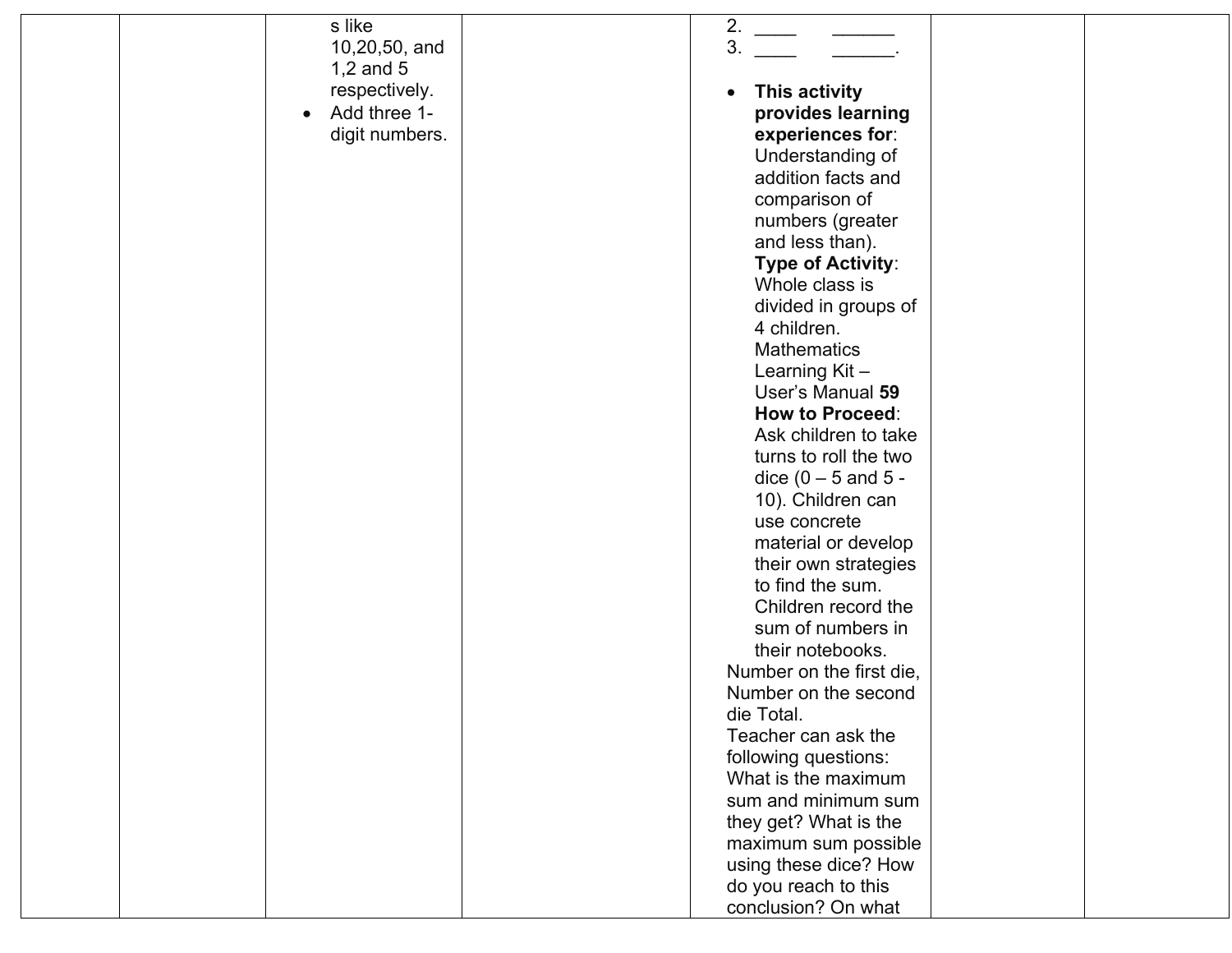|                 |                      |                                                                                                                                                                                                                                                                                                                                                                                                                           |                                                                                                                                                                                                                                                                                                                                     | ways can we get a total<br>of 12? Write all<br>combinations possible<br>for getting a total of 15,<br>other than the ones<br>they found out while<br>playing with dice.                                                                                          |                                                                                                                                                                                           |                                                                                                                                 |
|-----------------|----------------------|---------------------------------------------------------------------------------------------------------------------------------------------------------------------------------------------------------------------------------------------------------------------------------------------------------------------------------------------------------------------------------------------------------------------------|-------------------------------------------------------------------------------------------------------------------------------------------------------------------------------------------------------------------------------------------------------------------------------------------------------------------------------------|------------------------------------------------------------------------------------------------------------------------------------------------------------------------------------------------------------------------------------------------------------------|-------------------------------------------------------------------------------------------------------------------------------------------------------------------------------------------|---------------------------------------------------------------------------------------------------------------------------------|
| <b>Month</b>    | <b>Chapter</b>       | <b>Competency</b>                                                                                                                                                                                                                                                                                                                                                                                                         | <b>Learning Outcome</b>                                                                                                                                                                                                                                                                                                             | <b>Suggested Activities</b>                                                                                                                                                                                                                                      | <b>TLM</b>                                                                                                                                                                                | <b>Assignments</b>                                                                                                              |
| January         | 12. Give and<br>take | <b>Concepts</b><br>Tens and<br>Ones<br>represented<br>by necklace<br>(of 10 beads)<br>and loose<br>beads<br>respectively.<br>Addition of two<br>2-digit<br>numbers with<br>carrying.<br>Subtraction of<br>2- digit<br>numbers by<br>borrowing.<br>Word<br>problems<br>related to<br>addition and<br>subtraction.<br>Denomination<br>of 10 and 1<br>notes and<br>coins<br>respectively in<br>money to add<br>and subtract. | Uses the<br>mathematical<br>language of give and<br>take away correctly.<br>Find the sum and<br>$\bullet$<br>difference of two<br>numbers by arranging<br>the digits in columns.<br>Learns the properties<br>of carrying and<br>borrowing.<br>Solving daily life<br>$\bullet$<br>problems involving<br>addition and<br>subtraction. | Converse about giving<br>and taking things.<br>Group material like<br>$\bullet$<br>beads, buttons,<br>spoons, matchsticks<br>etc.<br>Tell stories it's time to<br>$\bullet$<br>buy (give money and<br>take things).<br>To make a garland with<br>colorful beads. | Beads,<br>$\bullet$<br>buttons,<br>matchsticks,<br>marbles, ice<br>spoons etc.<br>Fake notes<br>and coins.<br>Story books<br>regarding<br>selling and<br>buying<br>things.<br>Transparenc | Worksheet<br>$\bullet$<br>on addition<br>and<br>subtraction<br>Solve word<br>$\bullet$<br>problems<br>addition &<br>subtraction |
| <b>February</b> | <b>13. The</b>       | <b>Mental Ability</b>                                                                                                                                                                                                                                                                                                                                                                                                     | Measures lengths                                                                                                                                                                                                                                                                                                                    | <b>Explanation of</b>                                                                                                                                                                                                                                            | Scale, rope,                                                                                                                                                                              | Worksheet                                                                                                                       |
|                 | longest step         | Measurement<br>of length by                                                                                                                                                                                                                                                                                                                                                                                               | using their hand<br>span, stride, fingers,                                                                                                                                                                                                                                                                                          | inadequacy of<br>nonstandard units and                                                                                                                                                                                                                           | inch tape,<br>meter scale.                                                                                                                                                                | on finding<br>length                                                                                                            |